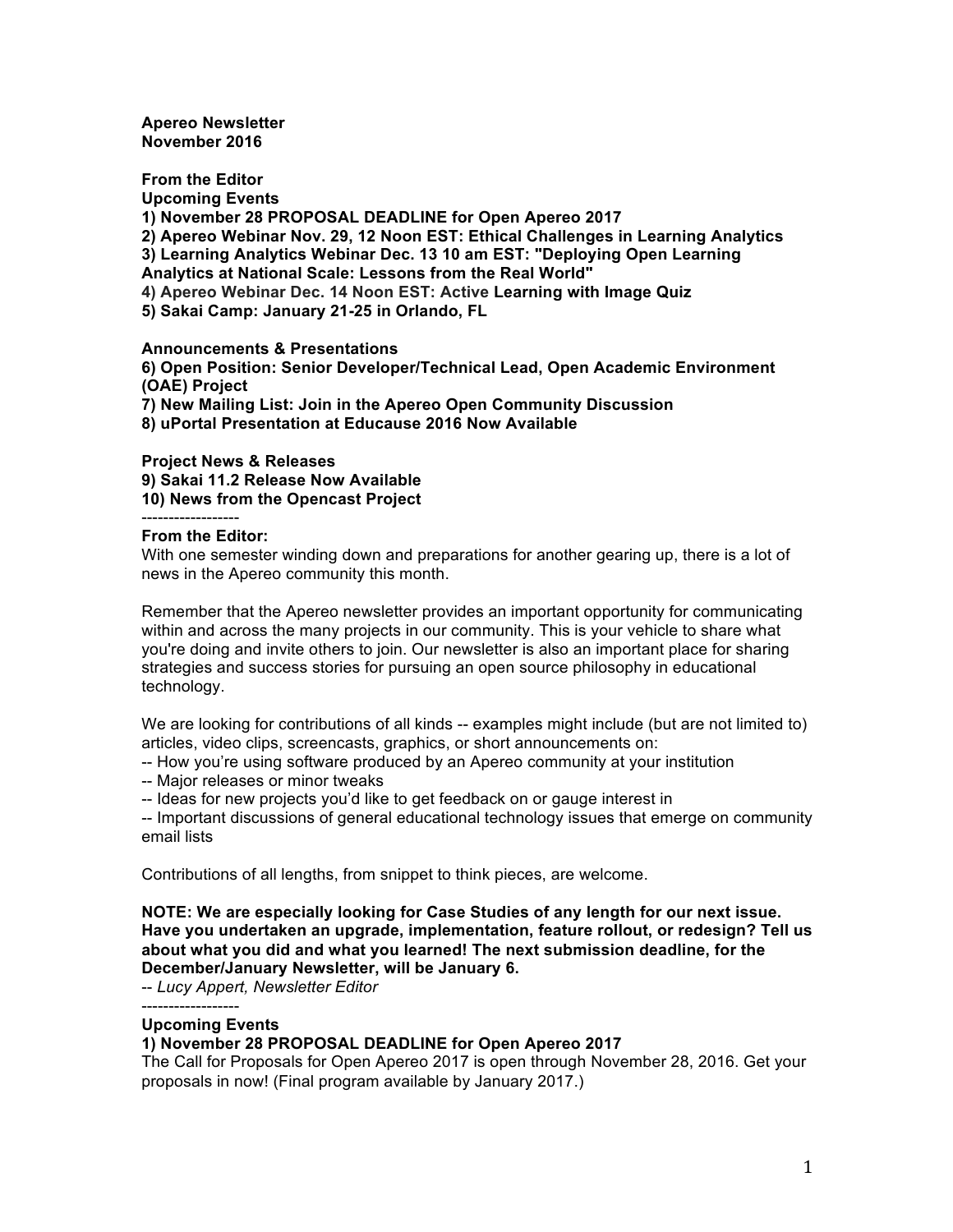https://www.eventsforce.net/concentra/frontend/reg/tOtherPage.csp?pageID=6632&ef\_sel\_ menu=76&eventID=12&eventID=12

# **DETAILS**

The Open Apereo Conference is an international, inclusive event. Click the link above to learn more! Get ready to learn new things, make new friends, and share your experiences implementing and developing open source software at our Open Apereo 2017 conference in Philadelphia, June 4 - 8.

# **NEW THIS YEAR**

------------------

------------------

Peer-reviewed research track! We are hoping this will both encourage greater participation from faculty as well as enable us to produce more detailed online proceedings that will profile the research-oriented work we do in the community.

### **DEADLINE AND REVIEW**

The proposal deadline is November 28, 2016. The committee expects to have all proposals reviewed and final acceptances by December 16.

We look forward to your proposal!

-- *Ian Dolphin, Executive Director, Apereo Foundation Laura McCord, Open Apereo 2017 Planning Committee Chair Jennifer Cummings, Open Apereo 2017, Conference Coordinator*

**2) Apereo Webinar Nov. 29, 12 Noon EST: Ethical Challenges in Learning Analytics** Should students be asked for their consent for their data to be used in learning analytics? What happens if they try to game the system? How can we avoid overly-simplistic metrics that reduce the individual to a number?

In this interactive session, Niall Sclater will outline some of the ethical challenges faced by the many universities that are now implementing learning analytics, and will propose some ways forward.

Niall is an independent educational technology consultant in the UK. He developed Jisc's Code of Practice for Learning Analytics, and is working with Jisc to roll out learning analytics at universities across the UK. He is author of *Learning Analytics Explained*, to be published shortly by Routledge. His blog and publication list are at www.sclater.com.

November 29th, 2016 at Noon US Eastern Join via the web at http://apereo.blindsidenetworks.net/

Choose "Apereo Room 1" from the drop-down Enter your name and the password - apereo To join this meeting by phone, dial: (352) 327-4267 (855) 215-5935 (United States toll-free) Then enter 27354 as the conference pin number.

Please send any questions to analytics-coordinator@apereo.org *-- Patrick Lynch*

# **3) Learning Analytics Webinar Dec. 13 10 am EST: "Deploying Open Learning Analytics at National Scale: Lessons from the Real World"**

*Tuesday, December 13, 10:00 a.m. EST Speakers: Jisc, Marist College, Unicon*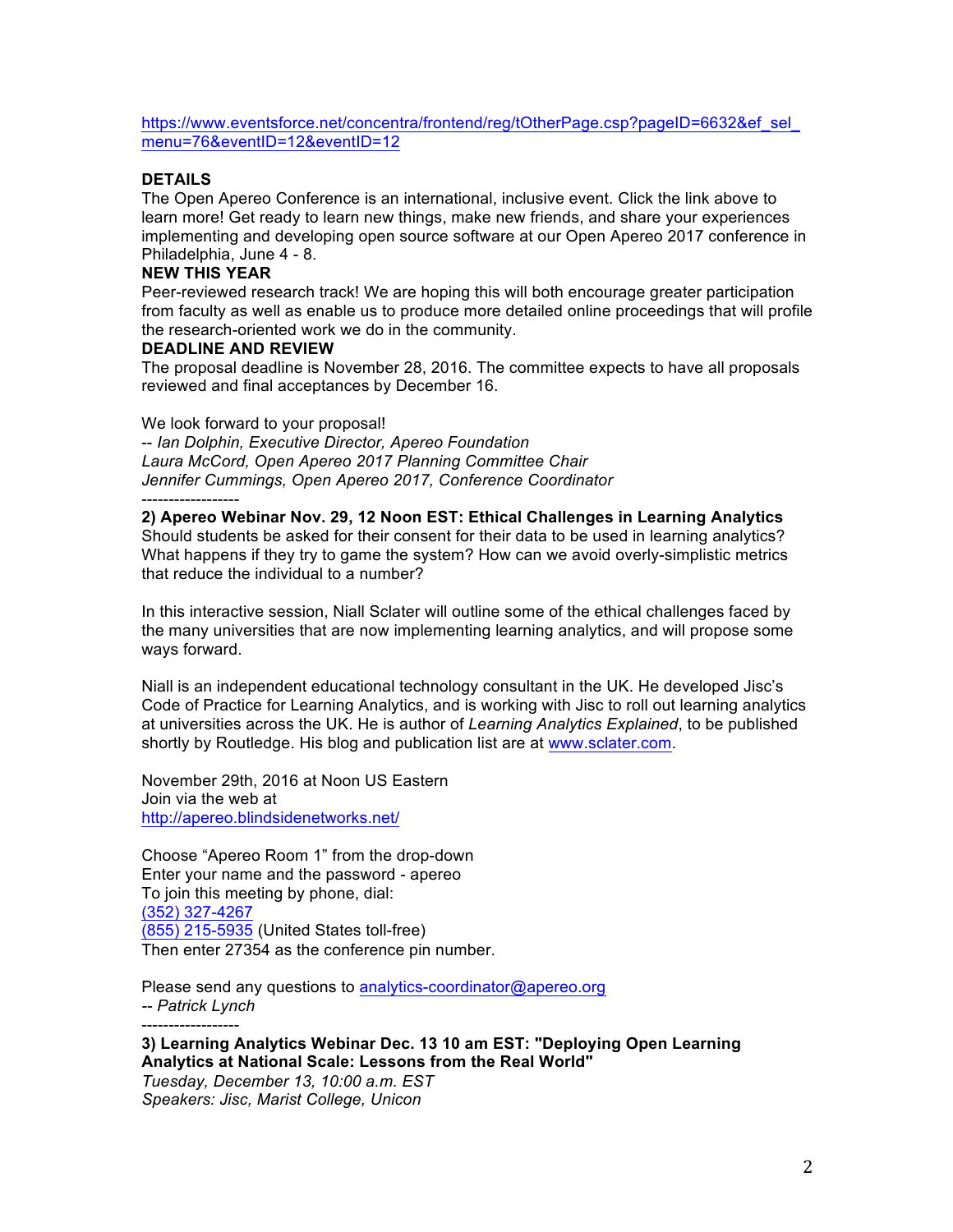Through the Jisc's **Effective Learning Analytics initiative**, institutions are realizing one of the world's first open-source academic early alert and intervention systems that leverages predictive analytics. Leaders of this U.K.-based initiative will share lessons learned from technical, implementation, and strategy perspectives and explain how others can get involved. Register at: http://bit.ly/2fjjeMx

*-- Lisa DiPietro, Unicon* ------------------

------------------

#### **4) Apereo Webinar Dec. 14 Noon EST: Active Learning with Image Quiz**

Active student engagement is essential for effective learning but can be difficult to achieve. Apereo's new incubation project, Image Quiz, addresses this need by adapting proven cognitive strategies to create effective homework. The Image Quiz programs are aimed creating effective study routines for use outside of the classroom. This webinar will introduce to the three programs in the Image Quiz family, and will review some of the basics of effective learning. As it name suggests, Image Quiz is focused on visual learning. With the proper selection and presentation of images, students can quickly and effectively learn new concepts outside of class. This frees class time for other types of learning.

14th December, Noon US Eastern Join via the web at http://apereo.blindsidenetworks.net/ Use the drop-down menu, choose 'Apereo Room 1' Enter your name, and the password 'apereo' To join this meeting by phone, dial: (352) 327-4267 (855) 215-5935 (United States toll-free) Then enter 27354 as the conference pin number.

### **5) Sakai Camp: January 21-25 in Orlando, FL**

We are pleased to announce a SakaiCamp un-conference in Orlando, FL, January 21-25, 2017 .

SakaiCamp is an informal gathering that is focused solely on Sakai. The people who show up decide on the topics of discussion, and in some cases, working sessions. Attendance includes a nice mix of developers, instructional designers, managers, etc.. And we have break out sessions so that developers can talk tech and users can talk function. We all come together in full group debriefs and discussions.

The outcome of the last SakaiCamp was a big push on Sakai 11, which as you know has been a big success; a reinvigorated QA group; a new Marketing group; Apereo Tsugi discussions; and some exploration of NGDLE (Next Generation Digital Learning Environment) and how it relates to Sakai. And even more. Plus a great time.

We hope you will join us this year!

Registration (free) : http://bit.ly/apereosc17

#### ------------------ **Announcements & Presentations**

### **6) Open Position: Senior Developer/Technical Lead, Open Academic Environment (OAE) Project**

We are looking for a senior developer/technical lead to work with us on the OAE project. The position allows for remote work.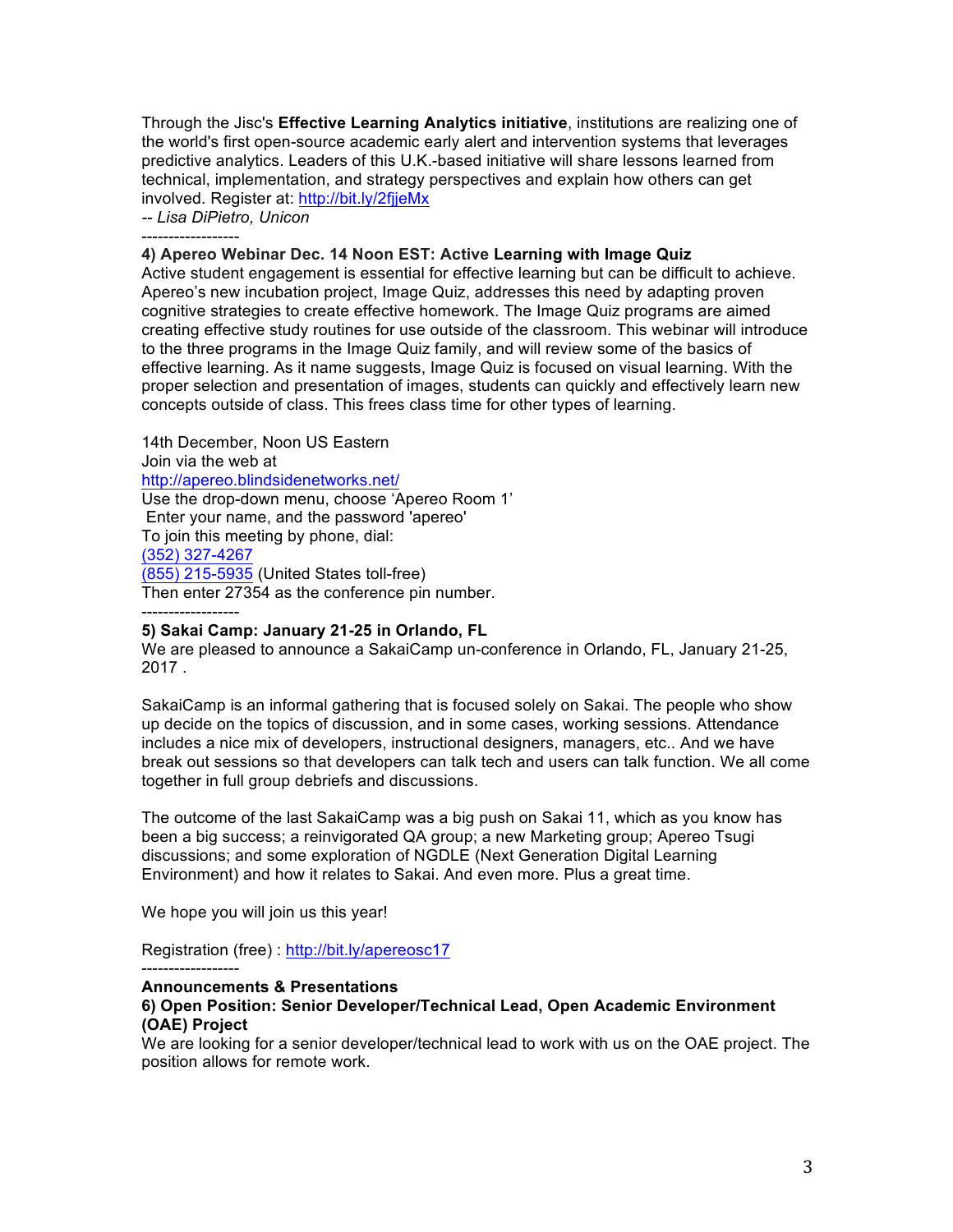For more information, follow this link to the full job listing:

http://stackoverflow.com/jobs/128344/senior-full-stack-developer-technical-lead-research. Or send questions to Salla Karppinen at sk@researchresearch.com. *-- Salla Karppinen, \*Unity*

------------------

# **7) New Mailing List, open@apereo.org: Join in the Apereo Open Community-Wide Discussion**

Apereo strives to be an open, inclusive, and collaborative community. One venue for sharing information of interest across the Apereo community is the open@apereo.org discussion list. Perhaps you have discovered something that works well in your project and you would like to share it with other projects. Or maybe you see a need that other projects may also share and would like help addressing it. Maybe you read an article that you would like to recommend to others in the open source community.

Whether you are new to the community or have been around for years, I encourage you to join in the discussion at open@apereo.org, a project-agnostic, community wide list. To join, send an email to open+discuss@apereo.org or visit the online forum at https://groups.google.com/a/apereo.org/forum/#!forum/open.

Start a new thread today!

*-- Jim Helwig, Chair, Apereo Board of Directors*

------------------

# **8) uPortal Presentation at Educause 2016 Now Available**

**Beyond Portals**, U of Wisconsin-Madison Lead Strategist and Apereo Board of Directors Chair Jim Helwig's presentation at Educause 2016 on a user experience-led redesign of the U of Wisconsin instance of uPortal, is now available on the conference website. Helwig's presentation unpacks the reasons behind two key observations for software success in our post-portal world:

-- It's not about the technology; it's not a destination. What we are talking about is really a gateway, strategy, or service that helps users quickly find what they need to take action.

-- It's identifying and prioritizing actions that your campus community are trying to take and creating a curated set of cards or widgets that are contextualized to your campus and perhaps aware of the roles a person has.

View the entire presentation here: www.tinyurl.com/jxu3h8e

#### ------------------ **Project News & Releases**

# **9) Sakai 11.2. Release Now Available**

We are pleased to announce on behalf of the worldwide community of participants that Sakai 11.2 is released and available for downloading [1] !

Sakai 11.2 has 220 improvements [2] in place including

- 44 fixes for Gradebook (aka GradebookNG)
- 32 fixes in Lessons
- 26 fixes in Samigo
- 10 fixes in Portal

Other areas improved include: